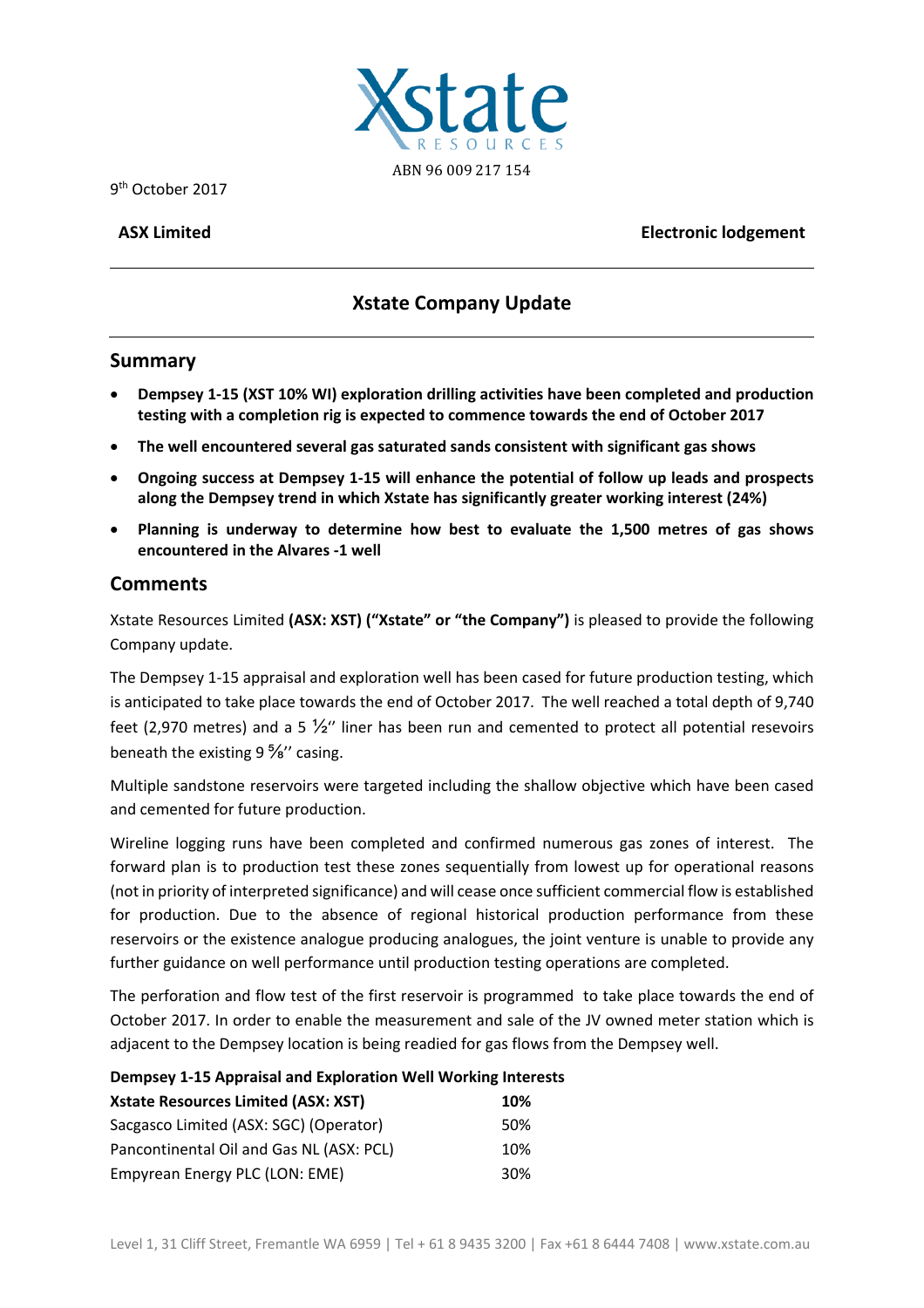Xstate is encouraged with the Dempsey 1‐15 results and now looks forward to production testing which is planned to determine productivity of the zones of interest intersected in the well.

The Dempsey discovery is part of a portfolio of acreage, and prospects which the joint venture has secured in the Sacramento Basin. The Operator (Sacgasco Limited; ASX: SGC) has now completed seismic and geological mapping of three Dempsey lookalike prospects with hundreds Bcf‐scale potential. Xstate is very well positioned in the gas play which has been established by the Dempsey well because it has a significantly greater working interest (24%) in the wider Dempsey Area of Mutual Interest.

Ongoing success at Dempsey will therefore enhance the potential for Xstate in follow up leads and prospects along the Dempsey trend.

| <b>Dempsey Area of Mutual Interest Working Interests</b> |     |  |
|----------------------------------------------------------|-----|--|
| <b>Xstate Resources Limited (ASX: XST)</b>               | 24% |  |
| Sacgasco Limited (ASX: SGC) (Operator)                   | 36% |  |
| Pancontinental Oil and Gas NL (ASX: PCL)                 | 10% |  |
| Empyrean Energy PLC (LON: EME)                           | 30% |  |

Once flow-testing of the Demspey 1-15 well has been completed the JV will turn its attention to evaluating the 1,500m of gas shows encountered in the Alvares ‐1 well gas discovery.

Xstate holds a 21% working interest in the Alvares Gas project which the operator estimates to contain a total (100%) recoverable unrisked prospective gas resource on a best estimate deterministic basis of approximately 2.4 Tcf<sup>1</sup>. (400 million barrels of equivalent oil "mmboe").

The Alvares Conventional Gas Prospect is an appraisal project testing the Alvares‐1 gas discovery drilled in 1982 on a large structure mapped on 2D seismic.

The Alvares Joint Venture is currently evaluating how best to test strong gas shows recorded over more than 1,500 metres below a thick, sealing shale at 2,350 metres. Wireline log data from the Alvares‐1 well indicates several zones with conventional gas reservoir potential.

Alvares lies on trend with the Tulainyo well drilled in 2015 which is located south of Alvares. The operator of the Tulianyo well reported "drilling in 2015 to test a 50 square mile (130 square kilometre) four way closure that was mapped on proprietary 2D seismic data". It was reported that "this conventional exploration well encountered multiple stacked gas bearing reservoirs" at depths of less than 1,800 metres.

It has recently been reported by Pancontinental Oil and Gas NL (ASX: PCL) that the Tulainyo 2‐7 appraisal well is being spudded at the end of October 2017<sup>2</sup>. The Tulainyo 2-7 well will appraise a potentially giant‐scale, overpressured gas discovery in similar age rocks to those about to be tested in the Dempsey‐1 well and the previous Tulainyo well.

Xstate is also highly encouraged by the appraisal drilling of the Tulainyo gas discovery which has direct implications for Alvares. As announced by the Operator of the Alvares Gas appraisal project a potential re-entry of the Alvares-1 well and/or a new re drill well to production flow test the Alvares-1 gas discovery<sup>3</sup> is planned. Xstate has retained a 21% working interest in the Alvares Gas Appraisal project.

The well bore of Alvares 1 will be assessed for its suitability for re entry and the drilling a side-track as a cost effective way of evaluating the potential of extensive high pressure gas shows encountered in the discovery well while drilling for oil in 1982. The upper 500 metre thick interval of the best gas shows were not previously evaluated due to logging difficulties related to high pressure gas influx.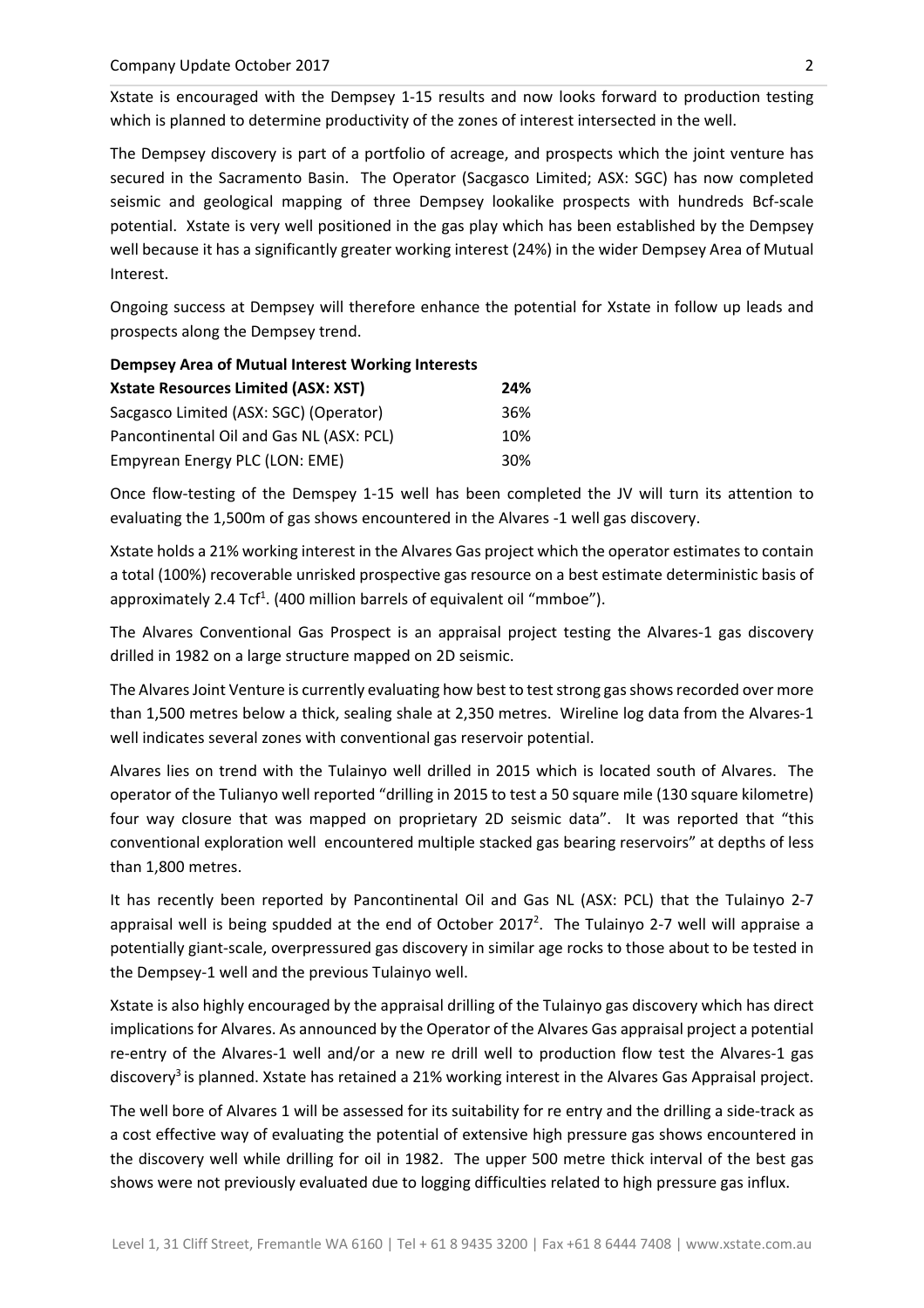| <b>Alvares Appraisal Working Interests</b> |     |  |
|--------------------------------------------|-----|--|
| <b>Xstate Resources Limited (ASX: XST)</b> | 21% |  |
| Sacgasco Limited (ASX: SGC) (Operator)     | 39% |  |
| Pancontinental Oil and Gas NL (ASX: PCL)   | 15% |  |
| Empyrean Energy PLC (LON: EME)             | 25% |  |

**Figure 1: Composite well log from Alvares – 1 showing the lithology (yellow is sandstone, brown is shale) and the strong gas shows**



Source: Sacgasco Limited

**Figure 2: Sacramento Valley Schematic Prospects and Geology of Sacramento Basin**



**Figure 3: Sacramento Basin Gas Plays A tale of Two Trends**

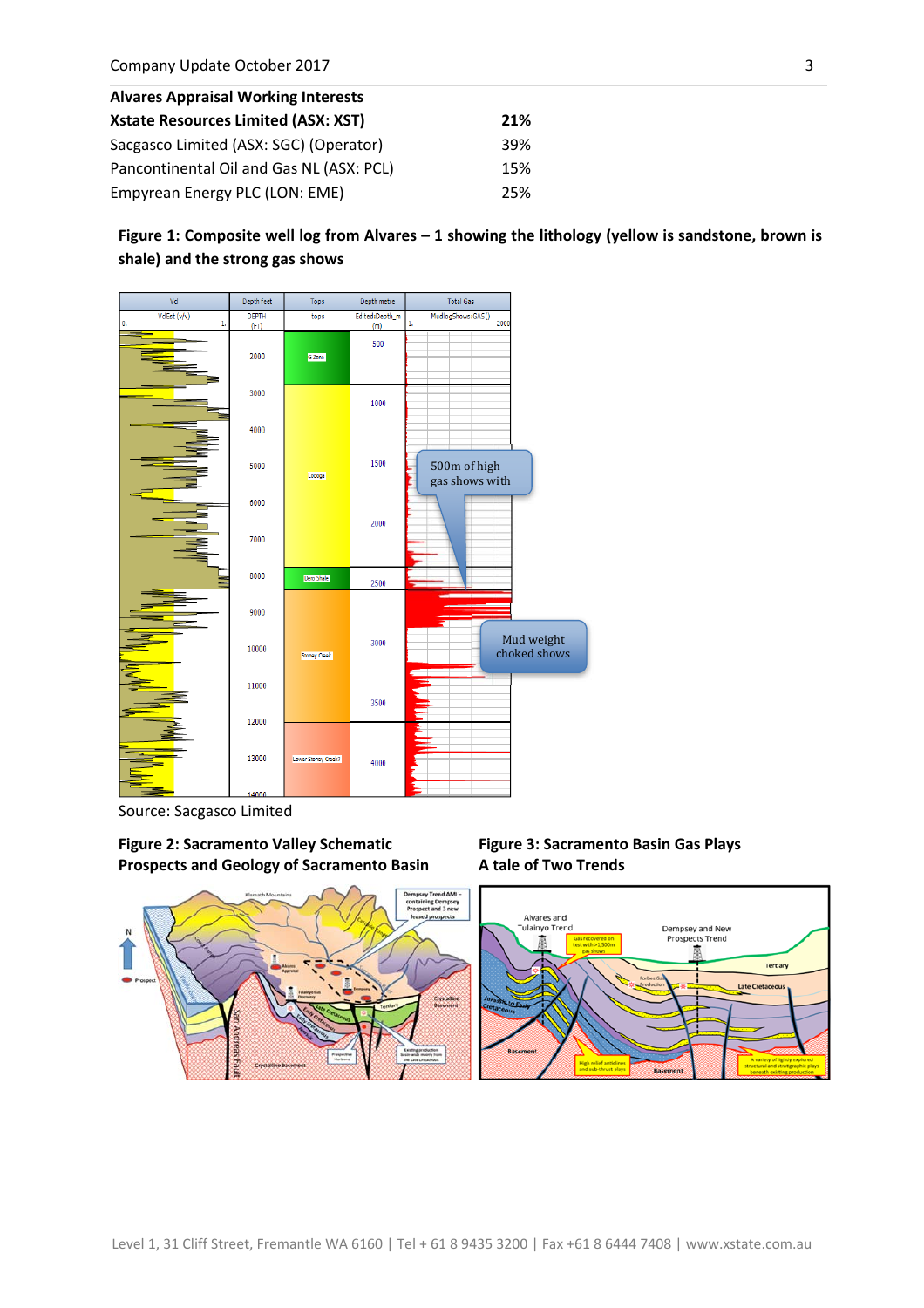### **Legal Proceedings**

In relation to Xstate's legal claim for damages against the four defendants, Tanzil Hidayat, Chloe Kowk Yun Qing, Hong Hung Thiam and Kevin Lim Gunawan the Company is contining its efforts to reach a satisfactory and swift resolution of its claim for damages including damages for loss of opportunity relating to the investors' breach of contract and the consequential losses suffered by the Company.

Despite the defendants having consented to the revised timetable of events and Court orders being made to that effect, the defendants have failed to lodge any affidavits and have requested an additional four weeks. Xstate has categorically declined the defendants request for the additional four weeks.

The Company is concerned that the defendants have continuously sought to find excuses to delay the progression of the Proceedings. This is despite repeated representations by the defendants that the subscription monies would be paid. Furthermore, at no time have the defendants indicated the substance or the nature of any purported defence to Xstate's summary judgment application.

Xstate will keep the market fully informed of any further changes.

# **Forward Activities Outlook**

| <b>Actvity/Event</b>                                                                                                                    | October 2017 | <b>November 2017</b> | December 2017 |
|-----------------------------------------------------------------------------------------------------------------------------------------|--------------|----------------------|---------------|
| Dempsey 1-15 Well<br><b>Initial Production Test</b><br><b>Extended Production Operations</b>                                            |              |                      |               |
| Litigation Update (subject to change)<br>Xstate response to Defendants Claim<br>Written Submissions Both Parties<br>Special Appointment |              |                      |               |
| <b>Other</b><br>3Q Activities & Cash Flow Report                                                                                        |              |                      |               |